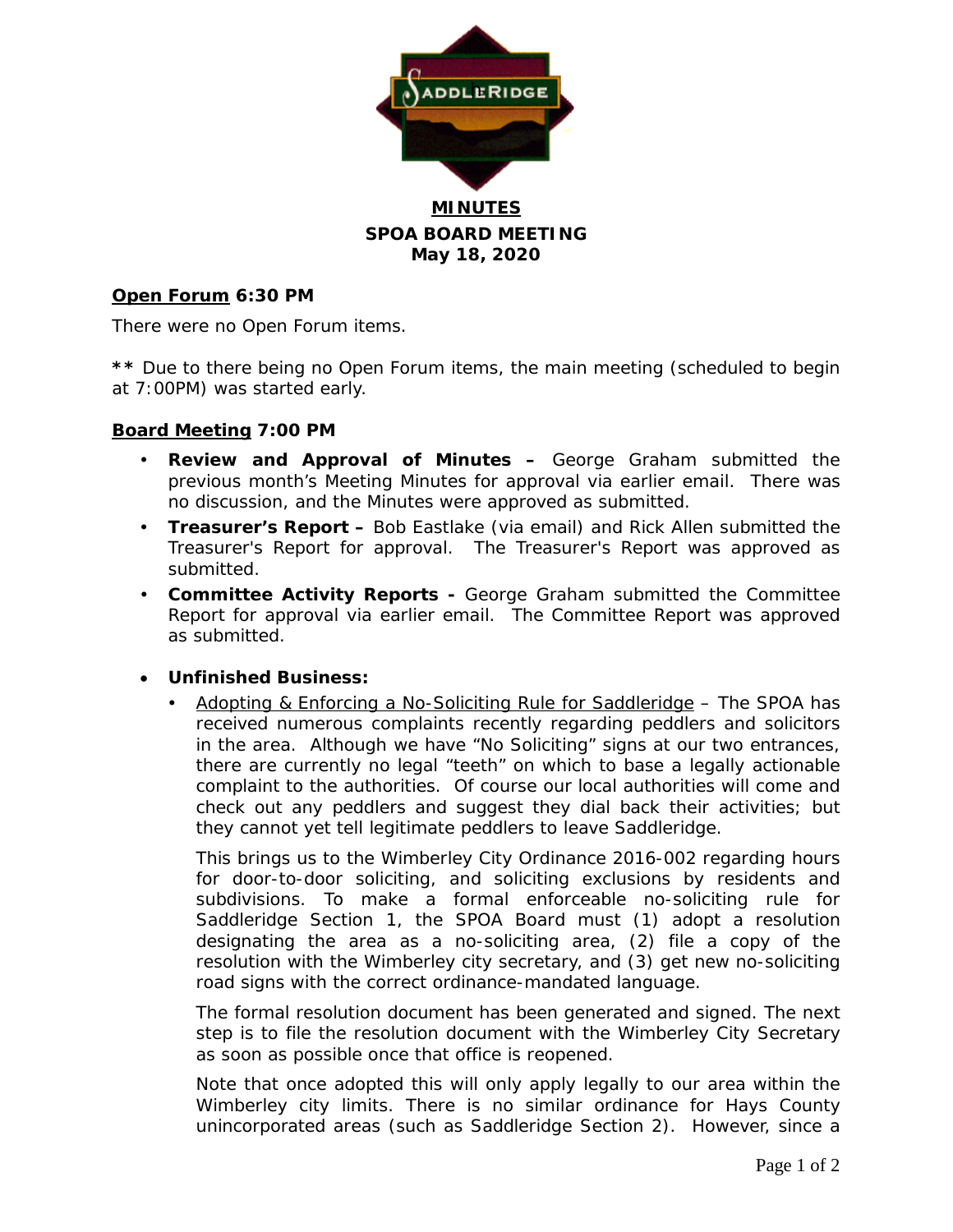peddler would have to go through Section 1 to get to Section 2, it's possible the new rule and signs may help deter the peddlers from getting to Section 2.

Of course this rule will not apply to our children selling goodies in the neighborhood for fund-raisers, legitimate charity requests, etc.

This item will remain open.

- **New Business:**
	- No New Business.

The meeting was adjourned at 7:05 PM.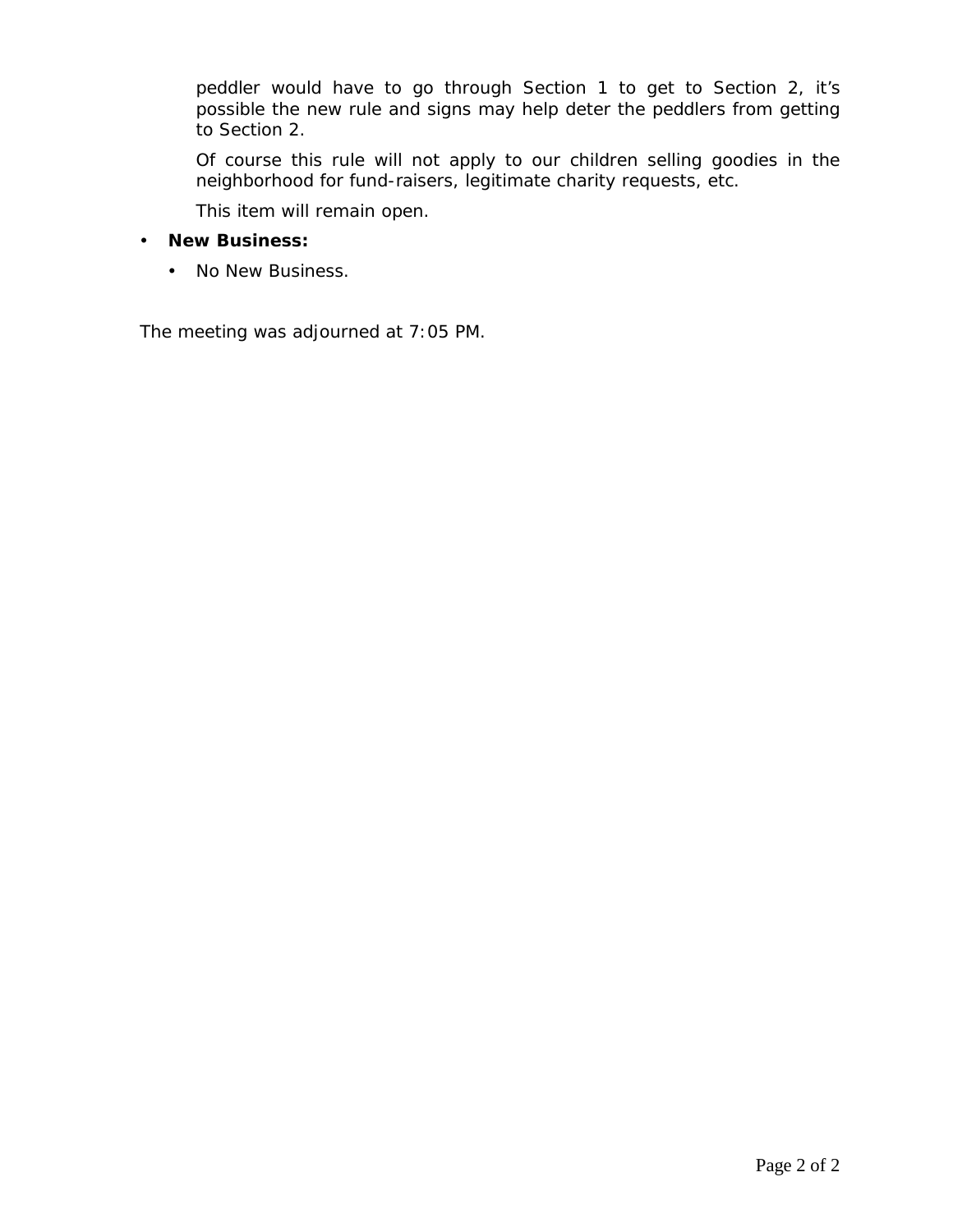## SPOA 05/04/20 **Balance Sheet Cash Basis** Cash Basis **As of April 30, 2020**

|                                                  | Apr 30, 20 | Apr 30, 19 | \$ Change    |
|--------------------------------------------------|------------|------------|--------------|
| <b>ASSETS</b>                                    |            |            |              |
| <b>Current Assets</b>                            |            |            |              |
| <b>Checking/Savings</b>                          |            |            |              |
| <b>Broadway Bank CD 7439</b>                     | 51,322.34  | 0.00       | 51,322.34    |
| <b>Broadway Bank CD 7440</b>                     | 25,138.63  | 0.00       | 25,138.63    |
| Ozona CD #305501                                 | 0.00       | 25.520.36  | $-25,520.36$ |
| Ozona CD #305552                                 | 0.00       | 25,480.17  | $-25,480.17$ |
| <b>Ozona Checking</b>                            | 32,321.41  | 24,601.03  | 7,720.38     |
| <b>Ozona Money Market</b>                        | 16,717.09  | 41,678.77  | $-24,961.68$ |
| <b>Total Checking/Savings</b>                    | 125,499.47 | 117,280.33 | 8,219.14     |
| <b>Accounts Receivable</b>                       |            |            |              |
| <b>Accounts Receivable</b>                       | $-588.59$  | $-494.59$  | $-94.00$     |
| <b>Total Accounts Receivable</b>                 | $-588.59$  | $-494.59$  | $-94.00$     |
| <b>Total Current Assets</b>                      | 124,910.88 | 116,785.74 | 8,125.14     |
| <b>Other Assets</b>                              |            |            |              |
| <b>Saddleridge Property</b>                      | 80,500.00  | 80,500.00  | 0.00         |
| <b>Total Other Assets</b>                        | 80,500.00  | 80,500.00  | 0.00         |
| <b>TOTAL ASSETS</b>                              | 205,410.88 | 197,285.74 | 8,125.14     |
| <b>LIABILITIES &amp; EQUITY</b><br><b>Equity</b> |            |            |              |
| <b>Opening Balance Equity</b>                    | 110,823.40 | 110,823.40 | 0.00         |
| <b>Retained Earnings</b>                         | 88,668.08  | 84.612.19  | 4.055.89     |
| <b>Net Income</b>                                | 5,919.40   | 1,850.15   | 4,069.25     |
| <b>Total Equity</b>                              | 205,410.88 | 197,285.74 | 8,125.14     |
| <b>TOTAL LIABILITIES &amp; EQUITY</b>            | 205,410.88 | 197,285.74 | 8,125.14     |
|                                                  |            |            |              |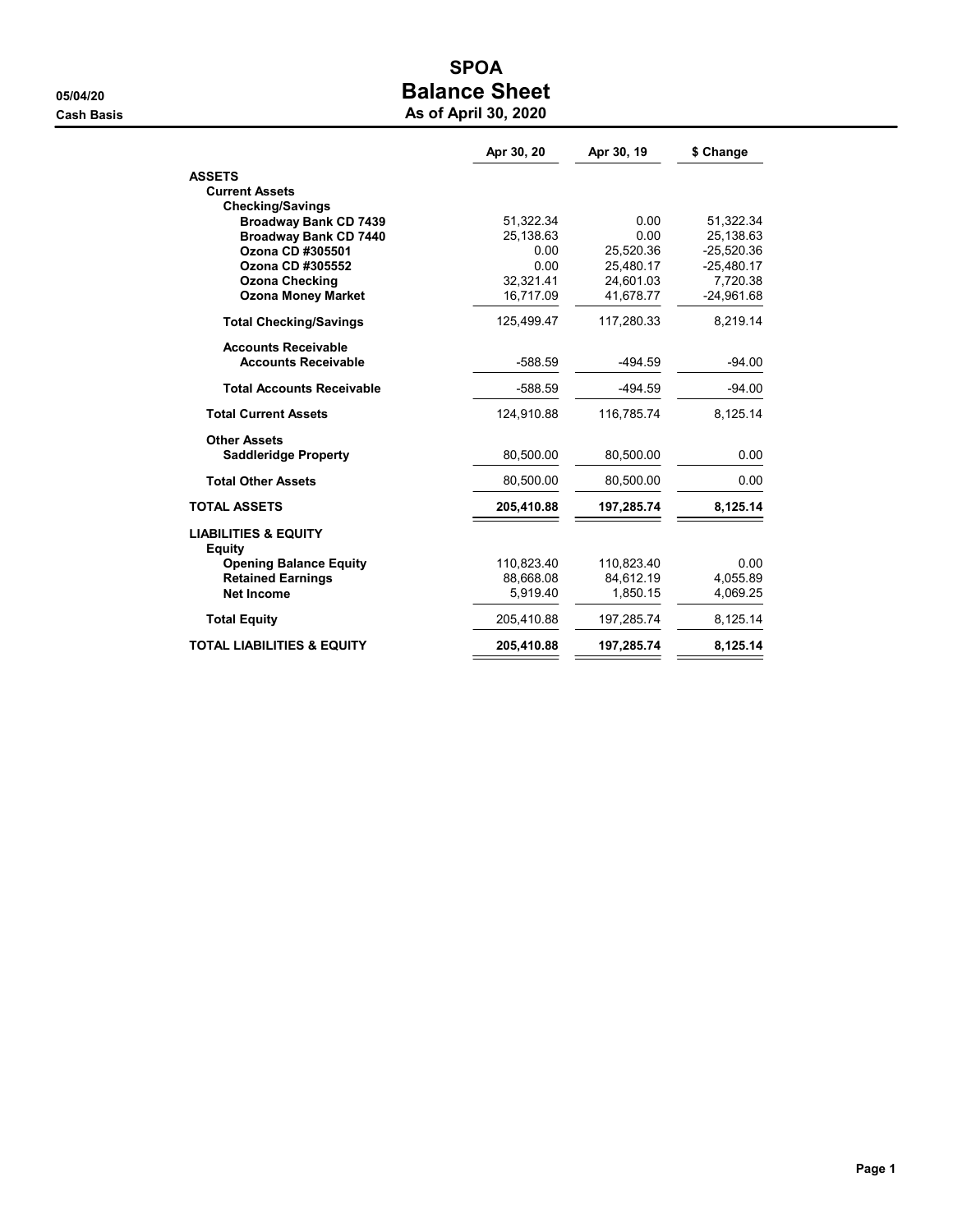# 2:02 PM Saddleridge Property Owners Association 05/04/20 **Profit & Loss Budget vs. Actual**

| January through April 2020           |              |               |
|--------------------------------------|--------------|---------------|
|                                      | Jan - Apr 20 | <b>Budget</b> |
| <b>Ordinary Income/Expense</b>       |              |               |
| <b>Income</b>                        |              |               |
| <b>Clubhouse Usage Fee</b>           | 50.00        | 100.00        |
| <b>HOA Dues Collected</b>            | 7,296.00     | 0.00          |
| <b>Interest Assessed Fees</b>        | 65.78        | 20.25         |
| Interest Income                      | 9.83         | 50.37         |
| <b>Resale Cert. Fee</b>              | 250.00       | 150.00        |
| <b>Transfer Fees</b>                 | 300.00       | 300.00        |
| <b>Uncategorized Income</b>          | 0.00         | 0.00          |
| <b>Total Income</b>                  | 7,971.61     | 620.62        |
| <b>Expense</b>                       |              |               |
| Accounting                           |              |               |
| <b>Accounting-Bookkeeper</b>         | 772.20       | 740.00        |
| <b>Total Accounting</b>              | 772.20       | 740.00        |
| <b>Annual Septic Contract</b>        | 0.00         | 0.00          |
| <b>Bank Charges</b>                  |              |               |
| <b>Check Printing</b>                | 0.00         | 0.00          |
| <b>Safe Deposit Box</b>              | 40.00        | 40.00         |
| <b>Service Charges</b>               | 0.00         | 0.00          |
| <b>Total Bank Charges</b>            | 40.00        | 40.00         |
| <b>Clubhouse Expenses</b>            |              |               |
| Cleaning                             | 0.00         | 100.00        |
| <b>Furnishings</b>                   | 0.00         | 0.00          |
| <b>Insurance</b>                     | 0.00         | 0.00          |
| <b>Pest Control</b>                  | 102.84       | 102.84        |
| <b>Plumbing Repairs</b>              | 0.00         | 232.79        |
| <b>Repairs</b>                       | 0.00         | 0.00          |
| <b>Septic Cleaning and Service</b>   | 125.00       | 0.00          |
| Trash                                | 229.22       | 103.70        |
| <b>Total Clubhouse Expenses</b>      | 457.06       | 539.33        |
| <b>Food for Saddleridge Meetings</b> |              |               |
| <b>Food for Annual BBQ</b>           | 0.00         | 652.43        |
| <b>Neighborhood Watch</b>            | 0.00         | 0.00          |

Total Food for Saddleridge Meetings 0.00 652.43

| <b>Improvements</b>                              |              |              |
|--------------------------------------------------|--------------|--------------|
| Landscaping<br><b>Entrance</b><br>Lighting       | 0.00<br>0.00 | 0.00<br>0.00 |
| <b>Total Landscaping</b>                         | 0.00         | 0.00         |
| <b>Total Improvements</b>                        | 0.00         | 0.00         |
| <b>Insurance-HOA Liability</b><br>Insurance, D&O | 0.00<br>0.00 | 0.00<br>0.00 |
| <b>Lawn Maintenance</b>                          | 360.00       | 360.00       |
| <b>Legal-Attorney Fees</b><br><b>Mailings</b>    | 0.00         | 0.00         |
| <b>Box 924</b>                                   | 0.00         | 0.00         |
| <b>Mailings - Other</b>                          | 20.85        | 128.00       |
| <b>Total Mailings</b>                            | 20.85        | 128.00       |
| <b>Miscellaneous</b>                             |              |              |
| <b>Legal Records</b>                             | 0.00         | 0.00         |
| <b>Miscellaneous - Other</b>                     | 6.05         | 0.00         |
| <b>Total Miscellaneous</b>                       | 6.05         | 0.00         |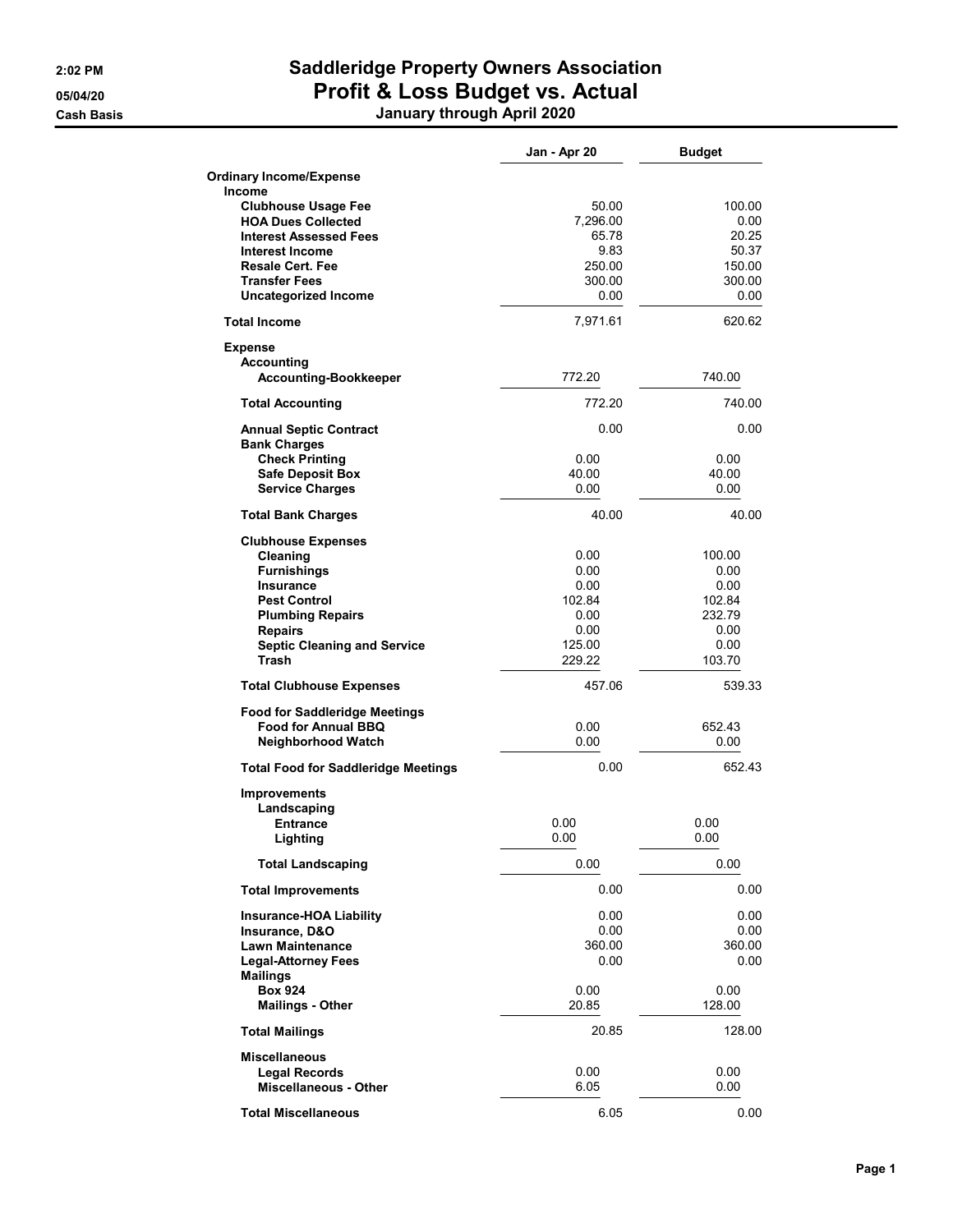# 2:02 PM Saddleridge Property Owners Association 05/04/20 **Profit & Loss Budget vs. Actual** Cash Basis January through April 2020

|                                     | Jan - Apr 20 | <b>Budget</b> |
|-------------------------------------|--------------|---------------|
| <b>Neighborhood Watch</b>           | 0.00         | 89.38         |
| <b>PEC Electricity</b>              | 396.05       | 639.51        |
| <b>Reconciliation Discrepancies</b> | 0.00         | 0.06          |
| Taxes                               | 0.00         | 2,093.67      |
| <b>Web Hosting Fees</b>             | 0.00         | 0.00          |
| <b>Total Expense</b>                | 2,052.21     | 5,282.38      |
| <b>Net Ordinary Income</b>          | 5.919.40     | -4,661.76     |
| Net Income                          | 5,919.40     | -4,661.76     |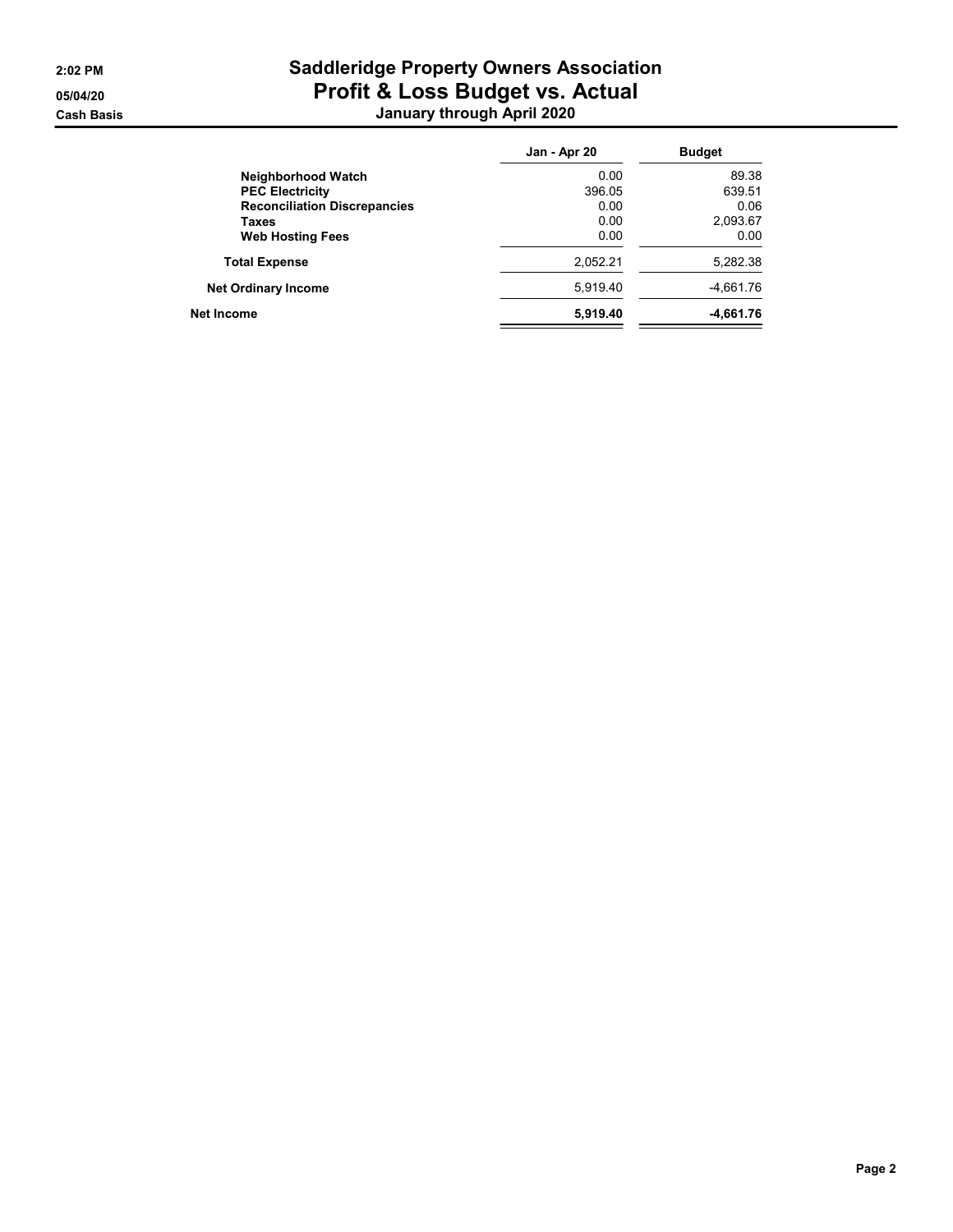

#### **COMMITTEE ACTIVITY REPORT**

#### **Date: May 2020**

#### **Architectural Committee**

**Chairperson:** John Knoll 512-722-3126

1. Submittal for 410 Canyon Gap; House, Pool, Carport and Short Privacy Fence was reviewed and approved.

2. Submittal for 440 Packsaddle Pass: House and Carport was reviewed and approved.

**Maintenance Committee**

3. Submission for Storage Shed in process for 400 Saddleridge.

| Chairperson: | Ron Roberts 830-613-6160 |
|--------------|--------------------------|

Nothing to Report.

|                     | Landscape / Firewise Committee |
|---------------------|--------------------------------|
| <b>Chairperson:</b> | John Savage 432-352-5031       |

Nothing to report.

# **Clubhouse Committee**

**Chairperson:** Linda Rivera 512-757-2205

Did not report.

### **Neighborhood Watch Committee**

**Chairperson:** Position Open

The SPOA is looking for a new Neighborhood Watch Coordinator.

#### **Website Committee Chairperson:** Joe Williams 512-750-4274

Added the April minutes to the Documents page.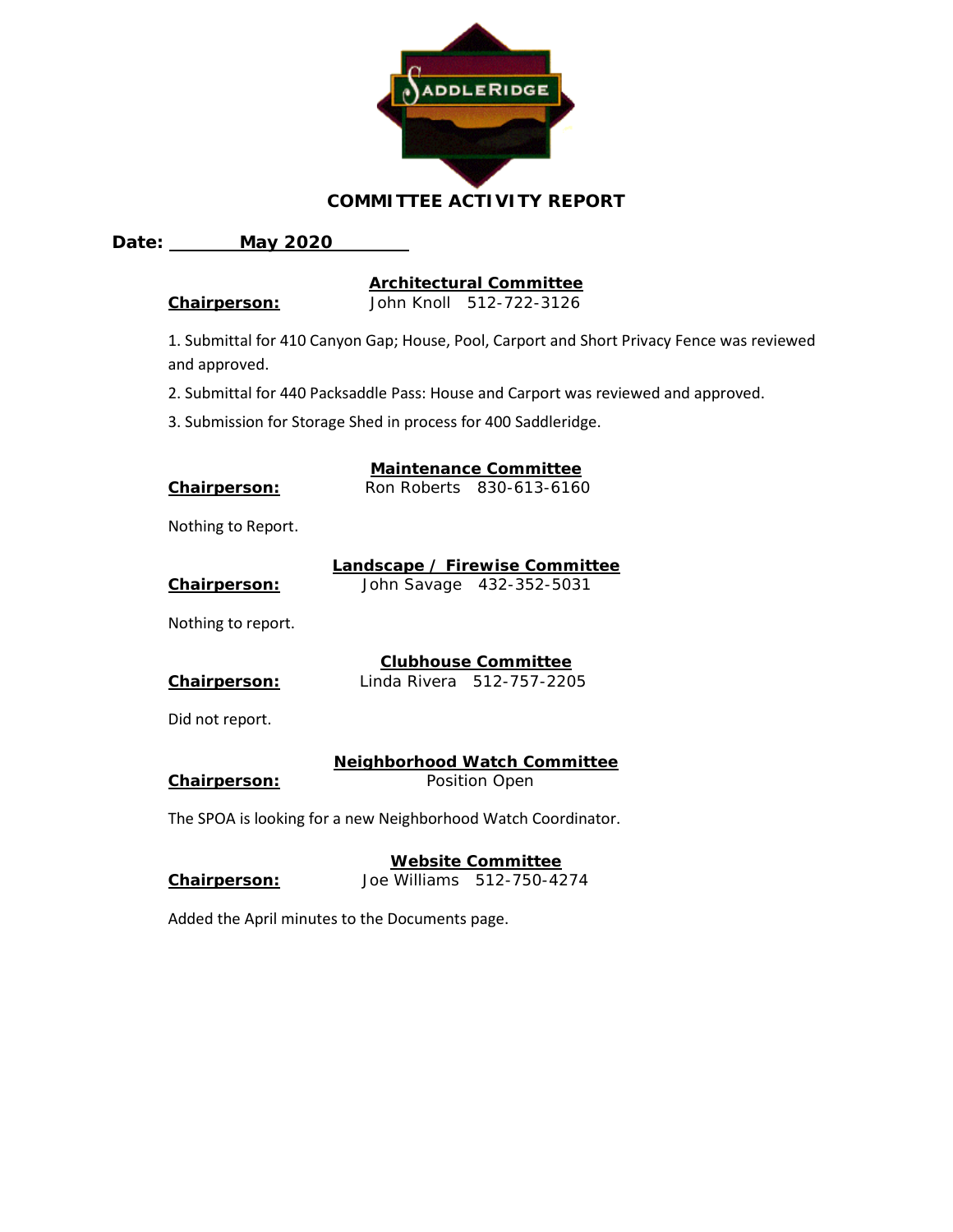#### **Sec. 5.03.001 Hours for door-to-door sales; "no soliciting" properties**

(a) Hours. It shall be unlawful for any peddler engaged in the business of peddling within the city to go upon any residential premises and ring the doorbell, rap or knock upon the door, or create any sound in a manner calculated to attract the attention of the occupant of the residence prior to 9:00 a.m. or after 6:00 p.m. of any day Monday through Friday, or prior to 10:00 a.m. or after 6:00 p.m. on Saturday, on Sunday, or on any federal, state, or city holiday, except by specific appointment with or invitation from the prospective customer.

(b) Exclusion by residents. Any resident of the city who wishes to exclude peddlers, solicitors, or handbillers from premises occupied by him may place upon or near the usual entrance to such premises or in another conspicuous place on the property a printed placard or sign bearing the following notice: "Peddlers and solicitors prohibited." Such placard shall be at least 3-3/4 inches long and 3-3/4 inches wide and the printing thereon shall not be smaller than 48-point type. No peddler, solicitor, or handbill distributor shall enter in or upon any premises, or attempt to enter in or upon any premises, where a placard or sign is placed and maintained. No person other than the person occupying such premises shall remove, injure, or deface such placard or sign.

(c) Exclusion by subdivision. A homeowners' association, property owners' association, tenants' association, or similar organization that is duly authorized to represent its members may elect to exclude peddlers, solicitors, or handbillers from premises within the geographical boundaries of the subdivision or other area that the association is authorized to represent. The association must adopt a resolution of its board of directors designating the subdivision as a no solicitation area and must file a certified copy of the resolution with the city secretary. The association shall then place a printed sign at the entrance(s) to the subdivision that bears the following notice: "Peddlers and solicitors prohibited." The sign must be large enough to be visible and legible from inside a vehicle entering the subdivision while the vehicle is in motion but must otherwise comply with all requirements of the city's sign regulations. No peddler, solicitor, or handbill distributor shall enter in or upon any premises, or attempt to enter in or upon any premises, within a subdivision where such a sign is placed and maintained. No person other than the duly authorized representative of the association shall remove, injure, or deface such placard or sign. The city will maintain a list of no solicitation areas created under this subsection and may provide the list to members of the public and post it on the city's internet website.

(d) Definition. For purposes of this section, "peddler" is defined to mean any individual, whether a resident of this city or not, traveling by foot, wagon, automobile, motor truck or any other type of conveyance, from place to place, from house to house, or from street to street, for the sale of, as well as the selling, offering for sale, or taking or attempting to take orders for the sale of, goods, wares, and merchandise, or personal property of any nature whatsoever for future or immediate delivery, or for services to be performed immediately or in the future, whether or not such individual has, carries, or exposes for sale a sample of the subject of such sale or not or whether he is collecting advance payments on such sales or not. The word "peddler" shall not include individuals traveling to businesses, houses, or other property at the invitation of the tenant, resident or owner. (Ordinance 2016-002 adopted 1/21/16)